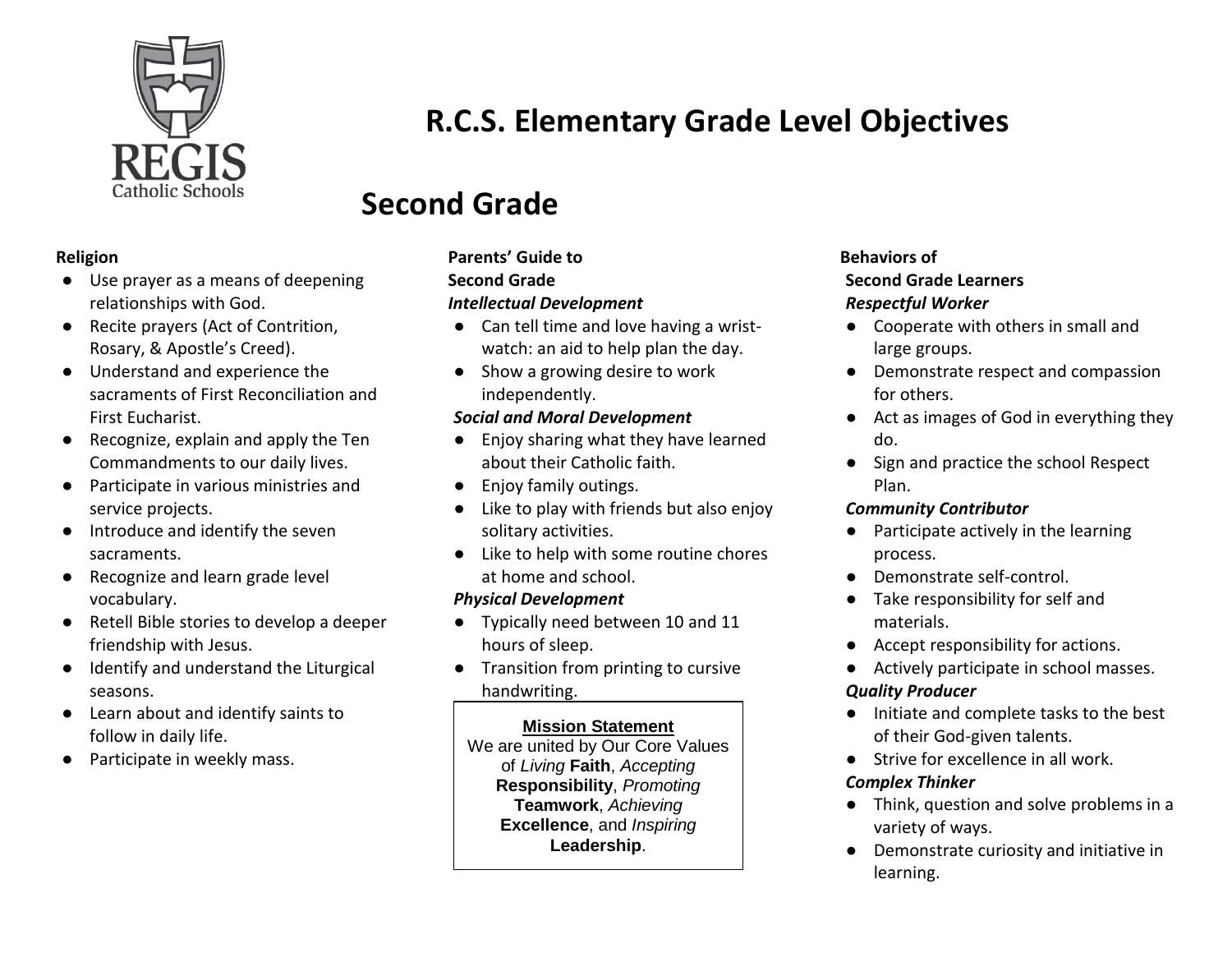- Engage willingly in new experiences.
- Virtue of the month.

#### **Language Arts** *Reading*

- Select and read a variety of materials independently.
- Identify story elements (character, setting, plot, problem/solutions).
- Express reading comprehension through oral and/or written response.
- Demonstrate critical reading strategies (main idea, inference, compare/contrast, summarizing).
- Apply word analysis strategies (phonetic skills, decoding skills).
- Build an understanding of newly introduced vocabulary.

### *Writing/ Grammar Skills*

- Express and organize ideas clearly using detail.
- Write complete sentences using punctuation, capitalization, correct spacing, and spelling skills.
- Use the writing process in a variety of formats.
- Complete written work neatly and legibly.
- Progress from manuscript writing to beginning cursive writing.
- Identifies simple subjects and predicates in sentences.
- Identifies basic parts of speech (nouns, adjectives, verbs, irregular verbs, adverbs, pronouns).

Identifies compound words and contractions.

### *Speaking and Listening*

- Speak clearly and effectively.
- Listen attentively.
- Apply listening skills to follow written and oral directions.

### **Mathematics**

## *Mathematical Processes*

- Solve problems using a variety of operations.
- Communicate mathematical ideas through pictures, charts, graphs, tables and diagrams.

### *Number Operations and Relationships*

- Compute basic addition and subtraction facts to 18.
- Add and subtract using regrouping.
- Understand place value and estimation concepts.

### *Geometry*

- Identify 2 and 3 dimensional figures. *Measurement*
- Identify penny, nickel, dime, quarter, dollar values.
- Tell time to nearest 5 minutes.
- Measure using standard and metric systems.

## *Statistics and Probability*

- Describe and draw conclusions presented in graphs, tables, and charts. *Patterns and Relationships*
- Write and solve number sentences.
- Recognize, create, describe, and extend simple patterns in data.

## **Science/Health**

- Develop ability to do scientific inquiry: make predictions, investigate, and draw conclusions.
- Collect, record, and report data.
- Identify cycles and habitats.
- Use scientific tools such as, technology, to enhance understanding of science curriculum.
- Explain observations and state expected outcomes.
- Carry out procedures for testing hypothesis.
- Learn how the world works to show appreciation for God's creation.
- Identify healthy lifestyle choices.

## **Social Studies**

- Identify specific locations and land formations on maps, globes, and charts.
- Identify causes of change and growth in a variety of communities, past and present.
- Demonstrate an understanding of cultural diversity.
- Explain important current, historical, and religious events.
- Identify the rights and responsibilities of a citizen, group and community.